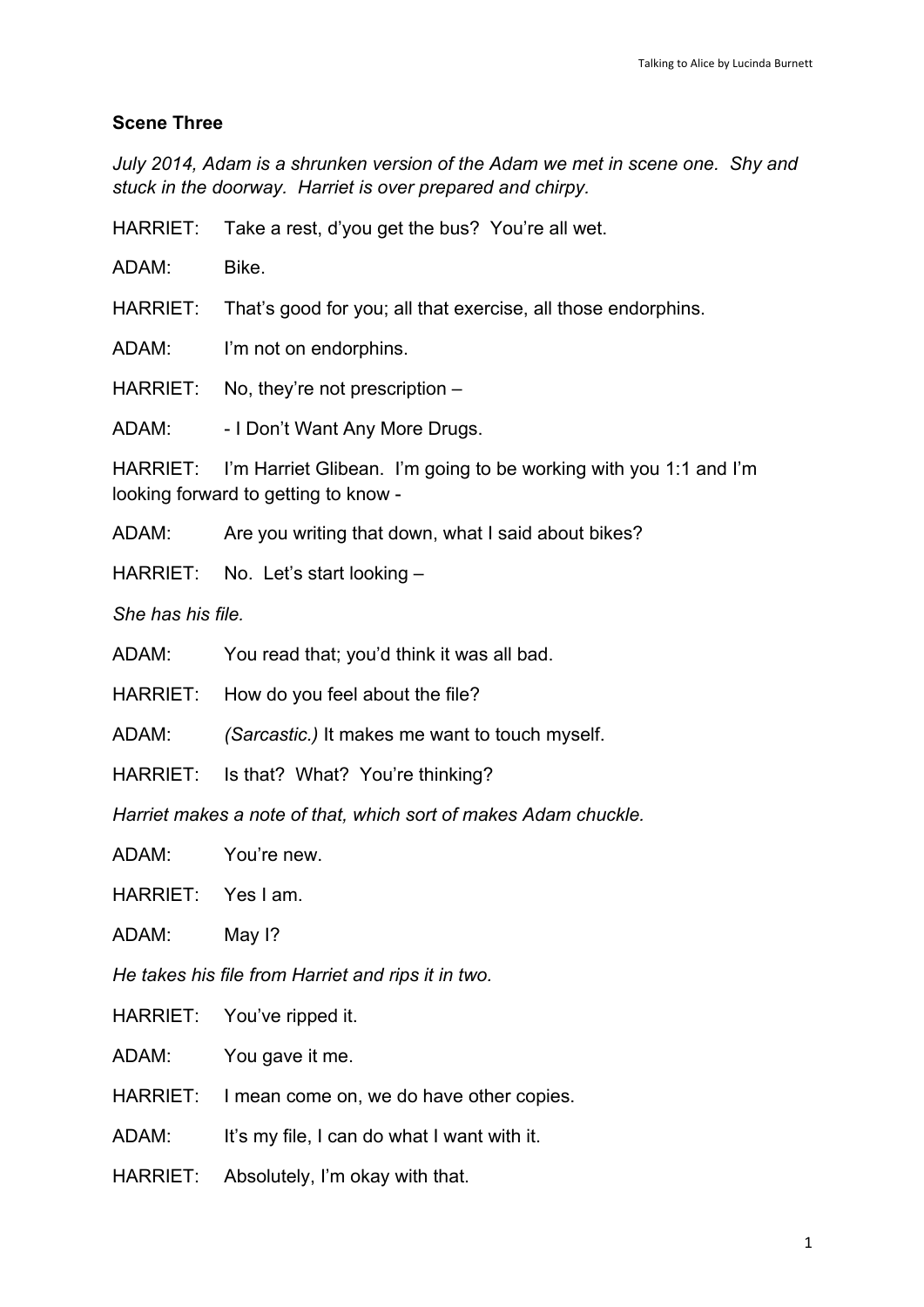ADAM: Are you fine with it? How about if I took a shit on it?

*Harriet quickly looks through the file that is in two pieces.*

HARRIET: Is that, related, to, to anything, in your – history?

ADAM: Do I have a history of pooing on things?

HARRIET: I'm sorry - I don't remember reading that in your file, and I'm pretty sure I memorised it. Pretty sure. There was no mention of poo.

ADAM: You're serious?

HARRIET: It's important this remains a non-judgemental space.

ADAM: You've got to judge somethings.

*Adam goes.*

HARRIET: You can go, but I'd like you to stay, at least in the door way,

ADAM: Why?

HARRIET: I'm a student on placement. I'm my third year. I'm here for six months, and I want to meet you once a week. Today's voluntary but it's good I promise.

ADAM: No. It's a pile of rubbish is what it is.

*Adam goes to leave.*

HARRIET: I want to get to know you Adam, that's all.

ADAM: What star sign are you?

HARRIET: I prefer open questions.

ADAM: How do you feel about your star sign?

HARRIET: I'm going to ask you some questions. So you can recover.

ADAM: I'm fine.

HARRIET: Aha.

*She makes a note.*

ADAM: What?

HARRIET: Sorry.

ADAM: Don't do that.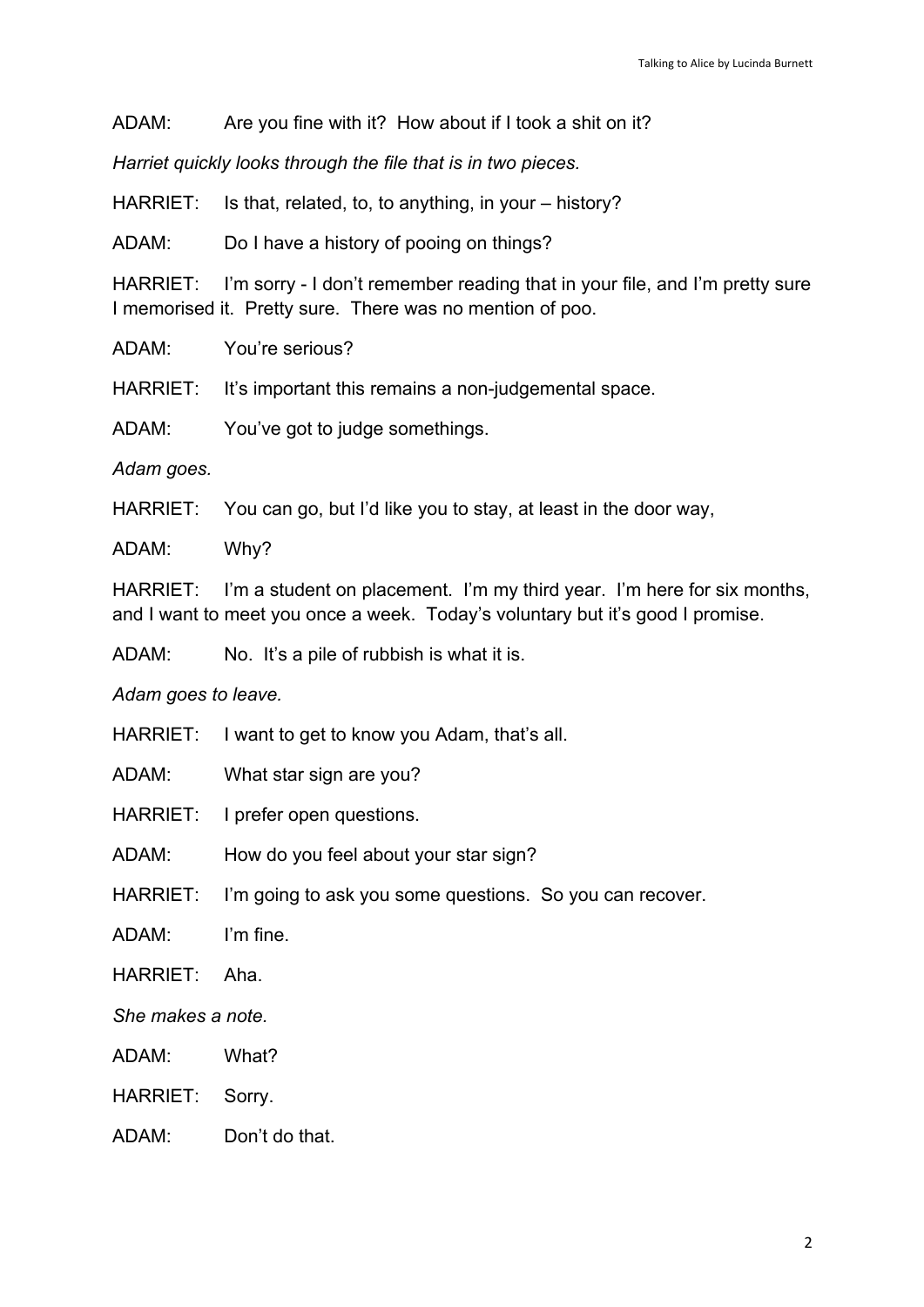HARRIET: Sorry. I'm going to be doing three, no four things. A few things. One, mindfulness. It's the practice of

ADAM: I've done a bit of that.

HARRIET: Two,

ADAM: Coaching?

HARRIET: Yes.

ADAM: Hate that. Did that in hospital. Setting fucking GOALS.

HARRIET: And this paperwork.

ADAM: That is nonsense, seriously, seriously, seriously, non-sense.

HARRIET: It's new to me to

ADAM: Reassuring.

HARRIET: This particular centre uses this as a measure – to see how everyone is doing across –

ADAM: Yeh, it's shit.

HARRIET: Rate the following out of 10.

ADAM: 'Sake.

HARRIET: I'll do it too.

ADAM: Mood. 4. Anxiety level. 9. How I feel about home. 2. How I feel about the centre. 0. How I feel about myself 10. I'm great.

HARRIET: Lovely.

*She writes some more notes.*

HARRIET: Gosh, it's a lot of hard data that isn't it? It's juicy I can see why they -

ADAM: I make them up.

*He walks.*

*Harriet rips the answers up.* 

*He turns around.*

HARRIET: They're not part of the process. You are. You got out of hospital two weeks ago. They've identified three key symptoms, a tendency to overshare, getting teary. And interacting with strangers in public, sometimes with false beliefs.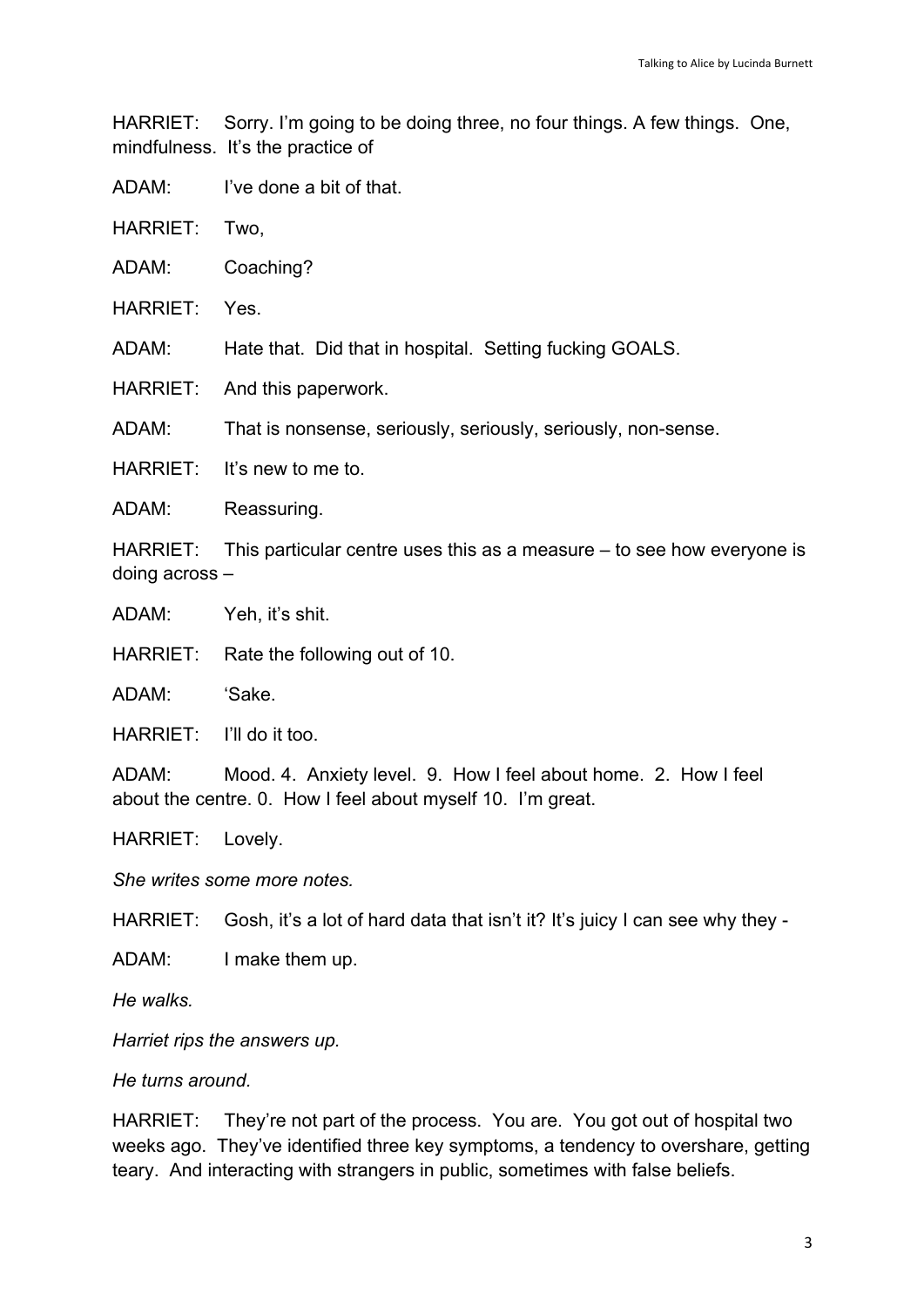ADAM: That only happened one time. I was on a bus, and I asked this girl out on a date like. And she said no and I cried. Perfectly normal reaction.

HARRIET: I see.

*She scribble a note down.*

ADAM: Stop that.

HARRIET: What?

ADAM: We should change this around.

*He sits on her (more comfortable) chair and takes her notebook.*

HARRIET: Oi.

ADAM: You try that one; it's bloody uncomfortable. This is much better. You've got three main problems. Lack of emotional depth, rudeness and a likelihood to end up alone. How shall we tackle them?

HARRIET: Very drole.

*He reads her note book.*

ADAM: Oh. That's. Rich. I'm in denial? Rub that out.

HARRIET: Get off my chair.

ADAM: Perfectly good one there.

*Harriet does not sit on the other chair.*

HARRIET: Adam, you said you were fine. But I know that you're dealing with a lot.

ADAM: I've not done anything wrong.

HARRIET: Of course you haven't. I'm here to help. And. Is this making you feel any better?

ADAM: No.

HARRIET: We can do pottery. There are pottery classes.

ADAM: Fucking hell.

HARRIET: Anyone can do pottery it's for everyone. I do it on Tuesdays.

ADAM: Pottery therapy?

HARRIET: Don't knock it, next time you're here, try it.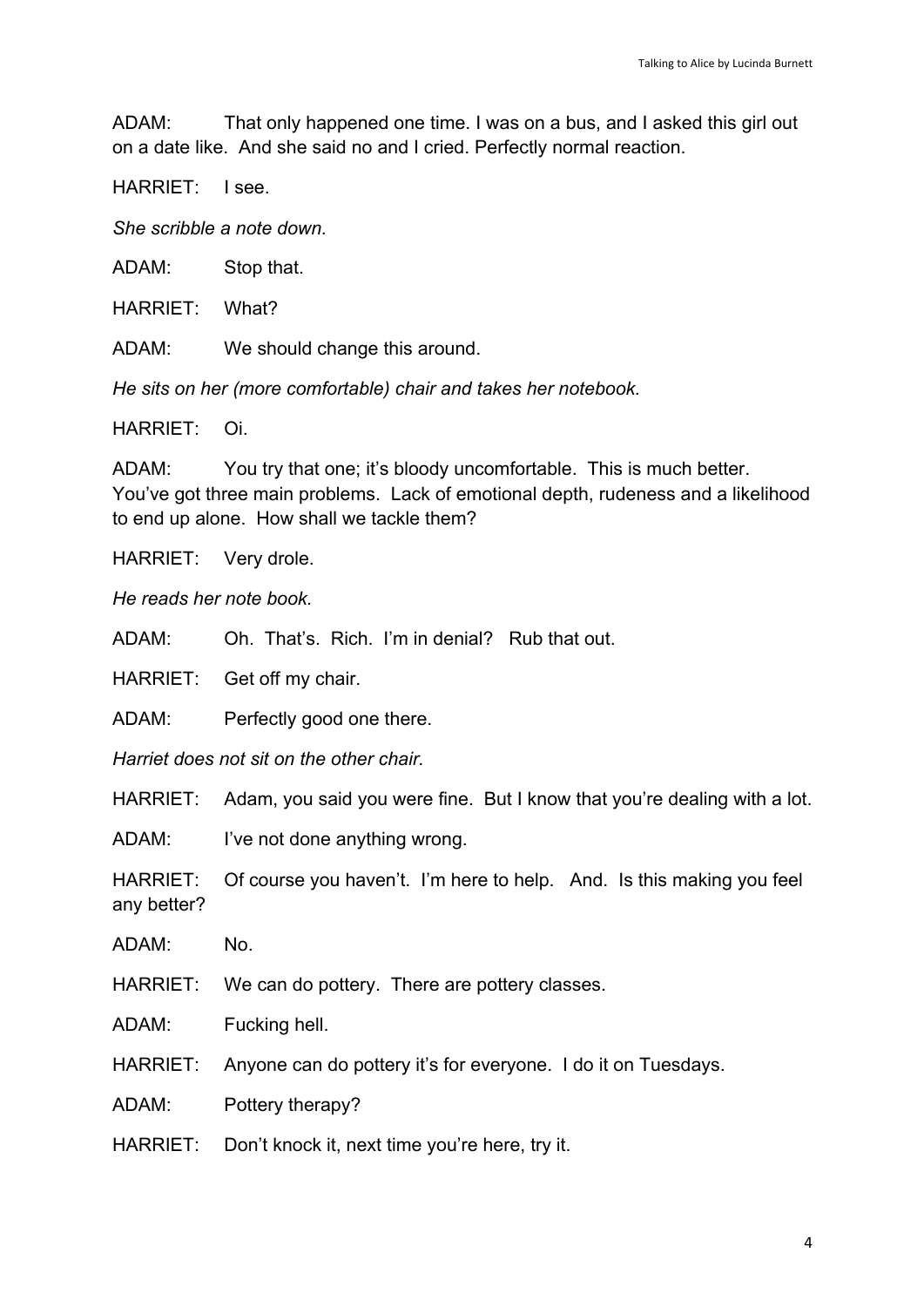ADAM: I'm not coming back.

HARRIET: What happens when someone asks you about being in hospital? What happens when someone mentions A-levels or getting a job or any of the things you've missed out on in the last three months? What happens?

ADAM: Nothing happens, nothing, nothing.

HARRIET: I've used therapy. And some parts of it don't work. So we rip them up and start again with another bit. I'll never do anything without telling you first. And I'll stop taking notes in front of you. And you can read your file, or shit on it, at any time you want.

ADAM: To be clear, I do have problems, but I was only joking about the shit.

HARRIET: I promise to try Adam.

ADAM: Can I have your number?

HARRIET: What?

ADAM: Can I have your number?

HARRIET: No.

*He walks.*

ADAM: Same as all the other shirts.

HARRIET: Wait. Yeah. It's 0161 437 6521.

ADAM: What was that hang on?

HARRIET: 0161 437 6521.

*Adam rings it. It's the phone on the desk.*

ADAM: Taking the piss Harriet.

HARRIET: I'm in this office 9am – 6pm every day, most days until seven or eight. That's what I do. I'm here for you, anytime, you ring. And the on-call number. Ring me I'm serious. I'll be there for you Adam, this phone is our phone.

*Adam rings it. She picks it up.*

HARRIET: Hello?

ADAM: The centre smells of cheese, what can we do about this?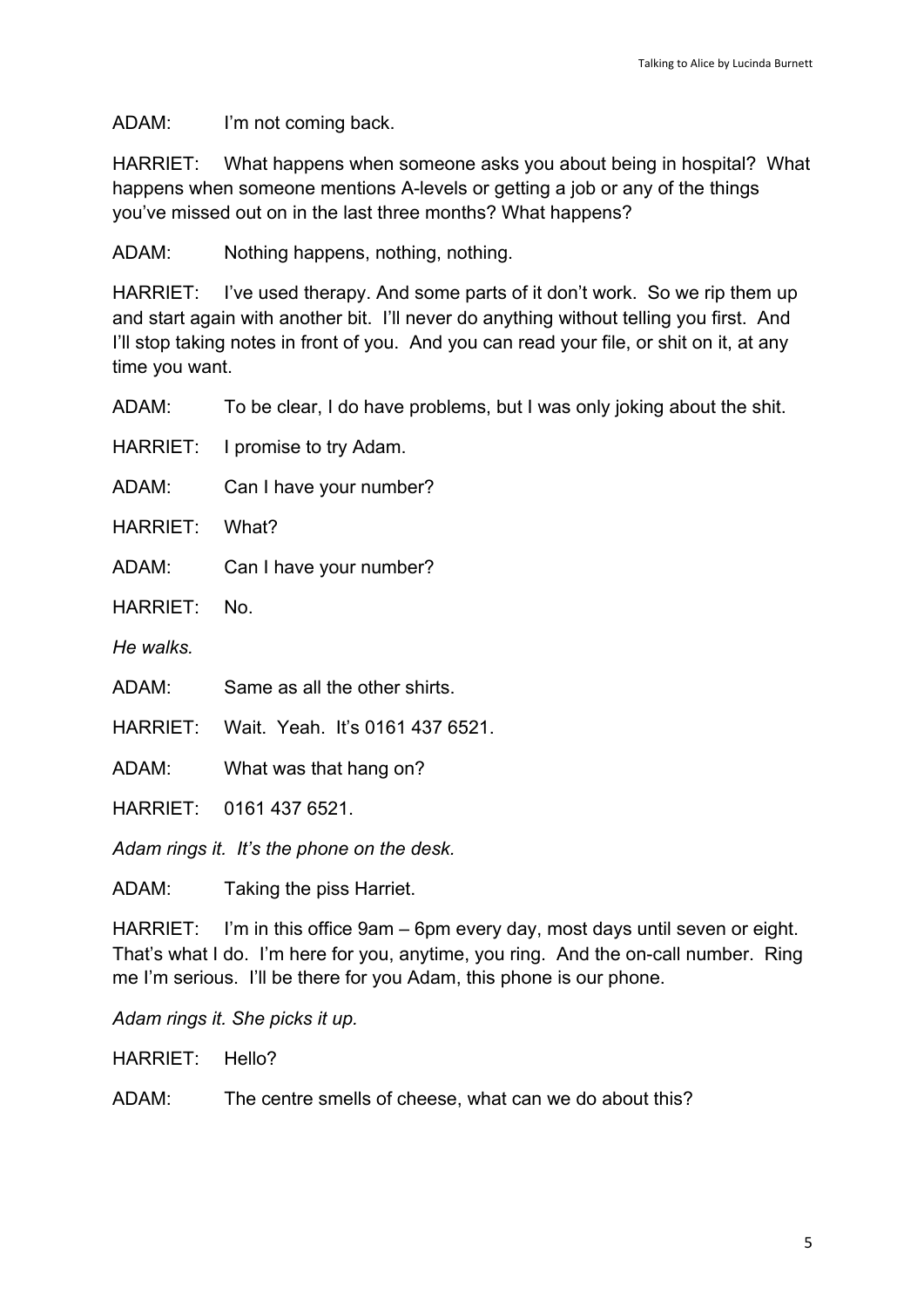HARRIET: 'll get some Febreeze for the smell of the cheese. Cycle in, once a week at least and meet me, that's the deal. Away from the rest of your life, distractions, and we focus on you.

ADAM: Alright. Tara. *He hangs up.* That little bit of courtesy really makes a difference. It really does - you want to see a picture of my girlfriend and my mum at the pictures?

*Adam shows her pictures.*

HARRIET: Yes that'd be lovely.

ADAM: It's dark: they didn't know I was taking it. And one of my mum putting the bins out, I don't know if she knew I was taking that. And that's one of my girlfriend –

HARRIET: Jesus Adam.

*Harriet covers her eyes.*

ADAM: Oh yeah you can't look at that one; she's naked in the shower. She said delete that one, but.

Here's one of my mum on the way to work. Look. No she didn't know I was taking this one. Or this one. Have a look.

HARRIET: Your mum's in her dressing gown.

ADAM: She's 46 now. You know what's weird, my mum is called Charlotte and my girlfriend is called –

HARRIET: Charlotte?

ADAM: No Penelope but the same amount of syllables.

HARRIET: What?

ADAM: Penny. Charlotte. We're going to have fun me and you. I can tell, you're alright. You know me.

HARRIET: What do you mean?

ADAM: You know I went to H O S P I T A L just 'cus my mum said I had to go. I didn't really have to go.

HARRIET: HOSPITAL?

ADAM: Yeah.